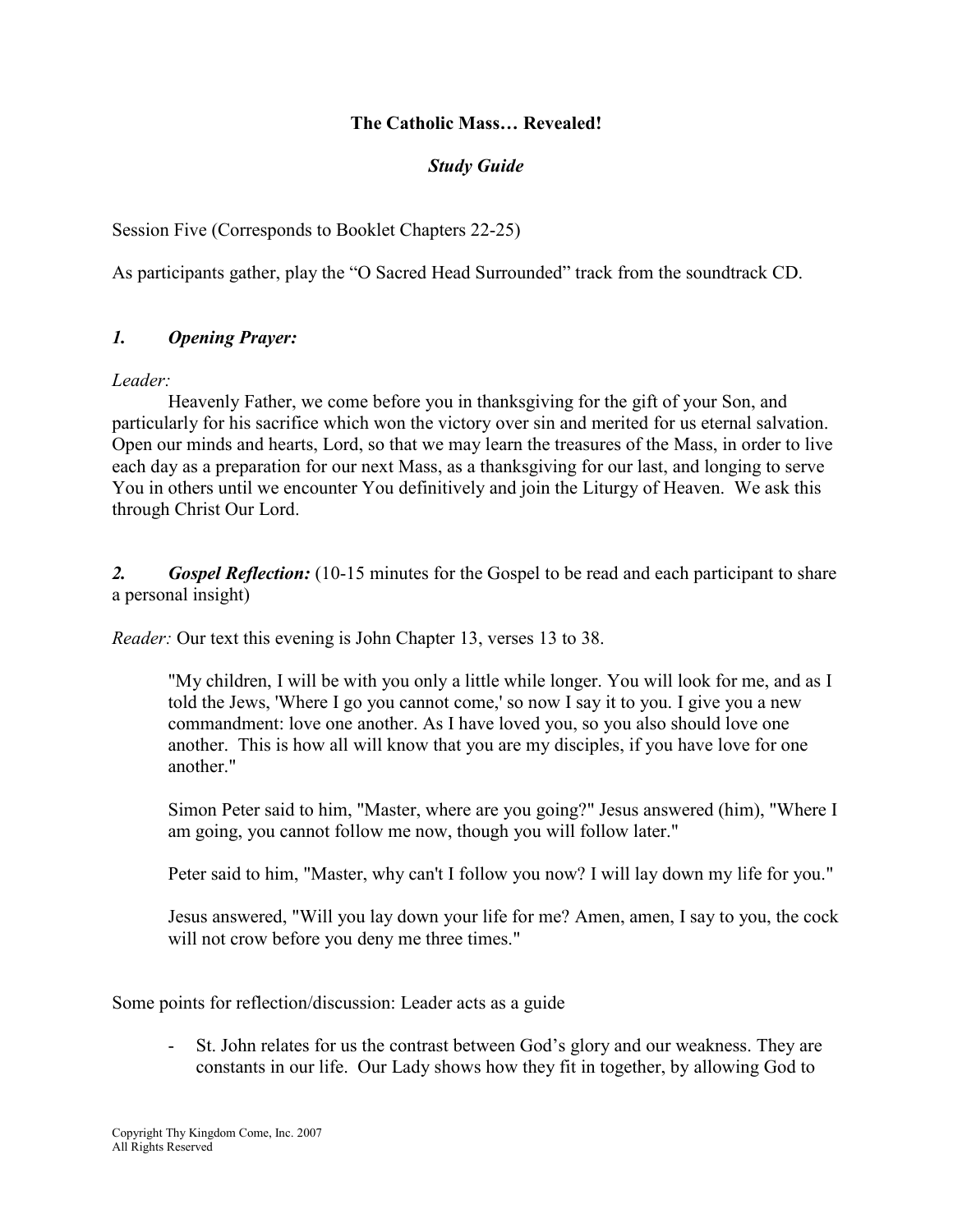come upon our littleness. (Pope Paul VI used to write three "M's" in his journal, signifying "Misery, Mercy, Mary" a microcosm of this message.)

- On this solemn night, Jesus gave a new commandment. Love of *everyone* had never been explicitly commanded in the Old Testament. This is a new Moses giving a new law! It is a commandment, HIS commandment. Do I make it the first thing I examine when I examine my conscience?
- Jesus makes the living of this commandment the sign to the world that we are his followers. It is of utmost importance to Him.
- Jesus gave this commandment even knowing how weak we are, how weak Peter was. But He also knew that He was gong to be there to strengthen us. At Mass, we receive that strength!

## 3. Audiovisual Presentation Play the DVD tracks 17 and 18

### A. The Eucharistic Prayer – Institution Narrative – 10 Minutes

- We recall when and how Christ instituted the Eucharist and his holy priesthood. Do I ever thank God for all the priests that have guided me throughout my life?
- Does your Parish or diocese have a vocations prayer? Do you pray it?
- Our religion is of heaven, but it is also of earth. God became incarnate and lived at a particular time, in a particular place. His words and gestures that first Holy Thursday night were what they were and not others. This teaches us that even little things can have great value, if we let God touch them. We who are not priests do not act "in persona Christi" ("in the person of Christ,") but we are called to be "other Christs" in this world.
- The bread and wine are now transformed into Jesus: Body, Blood, Soul and Divinity!

# B. The Eucharistic Prayer – Elevation – 10 Minutes

- What were Christ's thoughts, the feelings of his heart, the movements of his will as He was lifted up on the Cross for us? These are what we are to imitate in an act of adoration as we see Christ elevated again, though through the veil of the Sacramental appearances of bread and wine, at Mass. Do I unite myself to Christ, at the foot of the Cross with Mary and St. John?
- As the Body and Blood of Christ are consecrated separately, do I recall this central truth of my Faith: Somebody DIED FOR ME? This one truth was enough to transform St. Paul's entire life: "yet I live, no longer I, but Christ lives in me; insofar as I now live in the flesh, I live by faith in the Son of God who has loved me and given himself up for me." (Gal 2:20)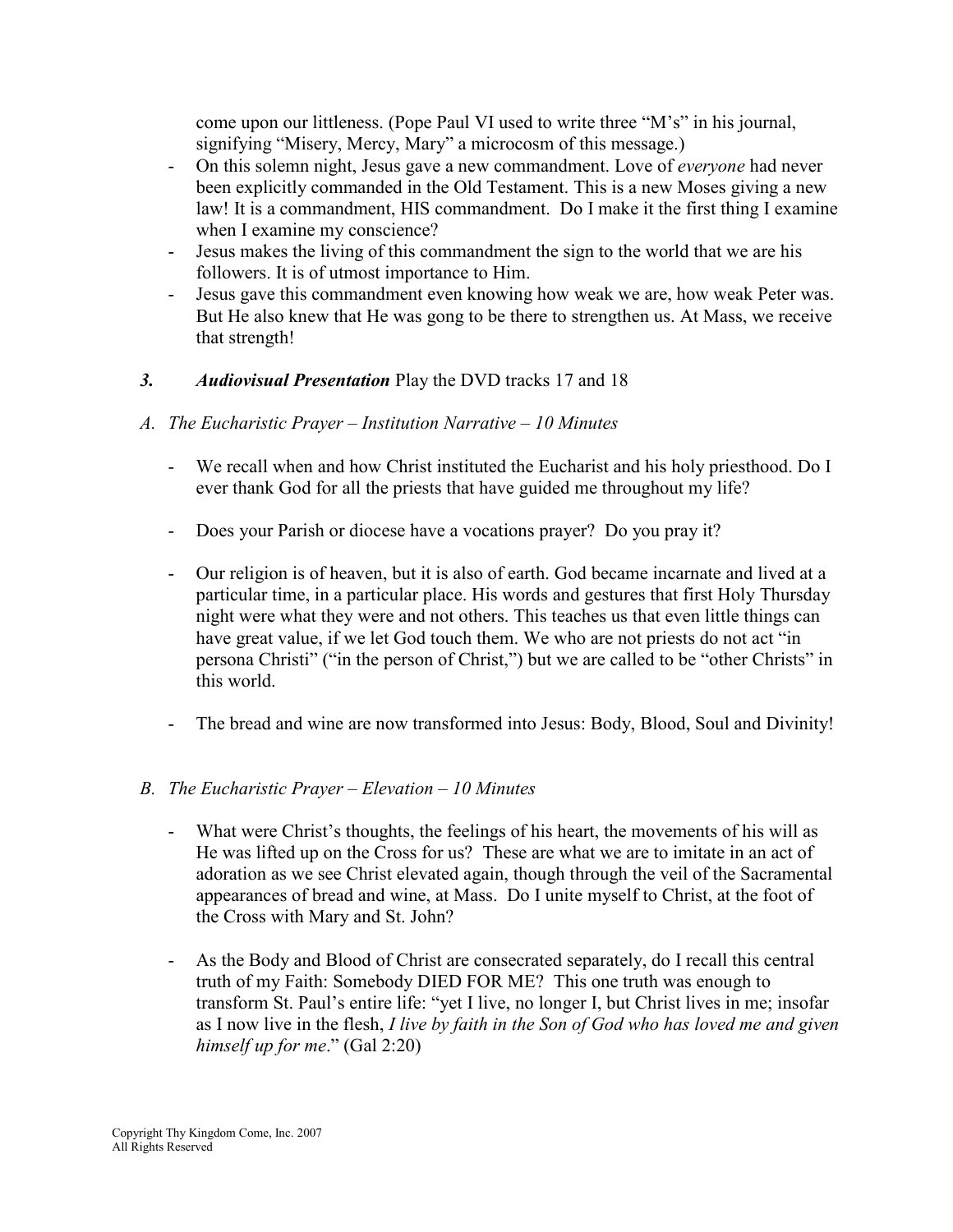- All the sentiments converge at this moment: adoration and praise for the presence of God, thanksgiving for his love, sacrifice, mercy, and humility. Can anyone share a light they received from God at the moment of the consecration?
- Do I renew my faith at this moment in Mass, like St. Thomas the Apostle who touched the wounds of Christ and proclaimed, "My Lord and my God"?

#### C. Transubstantiation – Miracle of Miracles – 10 Minutes – Leader reads a few points

- Here is it good to recall what the Church teaches about Christ's Real Presence in the Eucharist. (You can pause and read the following numbers silently):

1373 "Christ Jesus, who died, yes, who was raised from the dead, who is at the right hand of God, who indeed intercedes for us," is present in many ways to his Church: in his word, in his Church's prayer, "where two or three are gathered in my name," in the poor, the sick, and the imprisoned, in the sacraments of which he is the author, in the sacrifice of the Mass, and in the person of the minister. But "he is present . . . most especially in the Eucharistic species."

1374 The mode of Christ's presence under the Eucharistic species is unique. It raises the Eucharist above all the sacraments as "the perfection of the spiritual life and the end to which all the sacraments tend." In the most blessed sacrament of the Eucharist "the body and blood, together with the soul and divinity, of our Lord Jesus Christ and, therefore, the whole Christ is truly, really, and substantially contained." "This presence is called 'real' - by which is not intended to exclude the other types of presence as if they could not be 'real' too, but because it is presence in the fullest sense: that is to say, it is a substantial presence by which Christ, God and man, makes himself wholly and entirely present."

1375 It is by the conversion of the bread and wine into Christ's body and blood that Christ becomes present in this sacrament. The Church Fathers strongly affirmed the faith of the Church in the efficacy of the Word of Christ and of the action of the Holy Spirit to bring about this conversion. Thus St. John Chrysostom declares:

It is not man that causes the things offered to become the Body and Blood of Christ, but he who was crucified for us, Christ himself. The priest, in the role of Christ, pronounces these words, but their power and grace are God's. This is my body, he says. This word transforms the things offered.

And St. Ambrose says about this conversion:

Be convinced that this is not what nature has formed, but what the blessing has consecrated. The power of the blessing prevails over that of nature, because by the blessing nature itself is changed. . . . Could not Christ's word, which can make from nothing what did not exist, change existing things into what they were not before? It is no less a feat to give things their original nature than to change their nature.

1376 The Council of Trent summarizes the Catholic faith by declaring: "Because Christ our Redeemer said that it was truly his body that he was offering under the species of bread, it has always been the conviction of the Church of God, and this holy Council now declares again, that by the consecration of the bread and wine there takes place a change of the whole substance of the bread into the substance of the body of Christ our Lord and of the whole substance of the wine into the substance of his blood. This change the holy Catholic Church has fittingly and properly called transubstantiation."

1377 The Eucharistic presence of Christ begins at the moment of the consecration and endures as long as the Eucharistic species subsist. Christ is present whole and entire in each of the species and whole and entire in each of their parts, in such a way that the breaking of the bread does not divide Christ.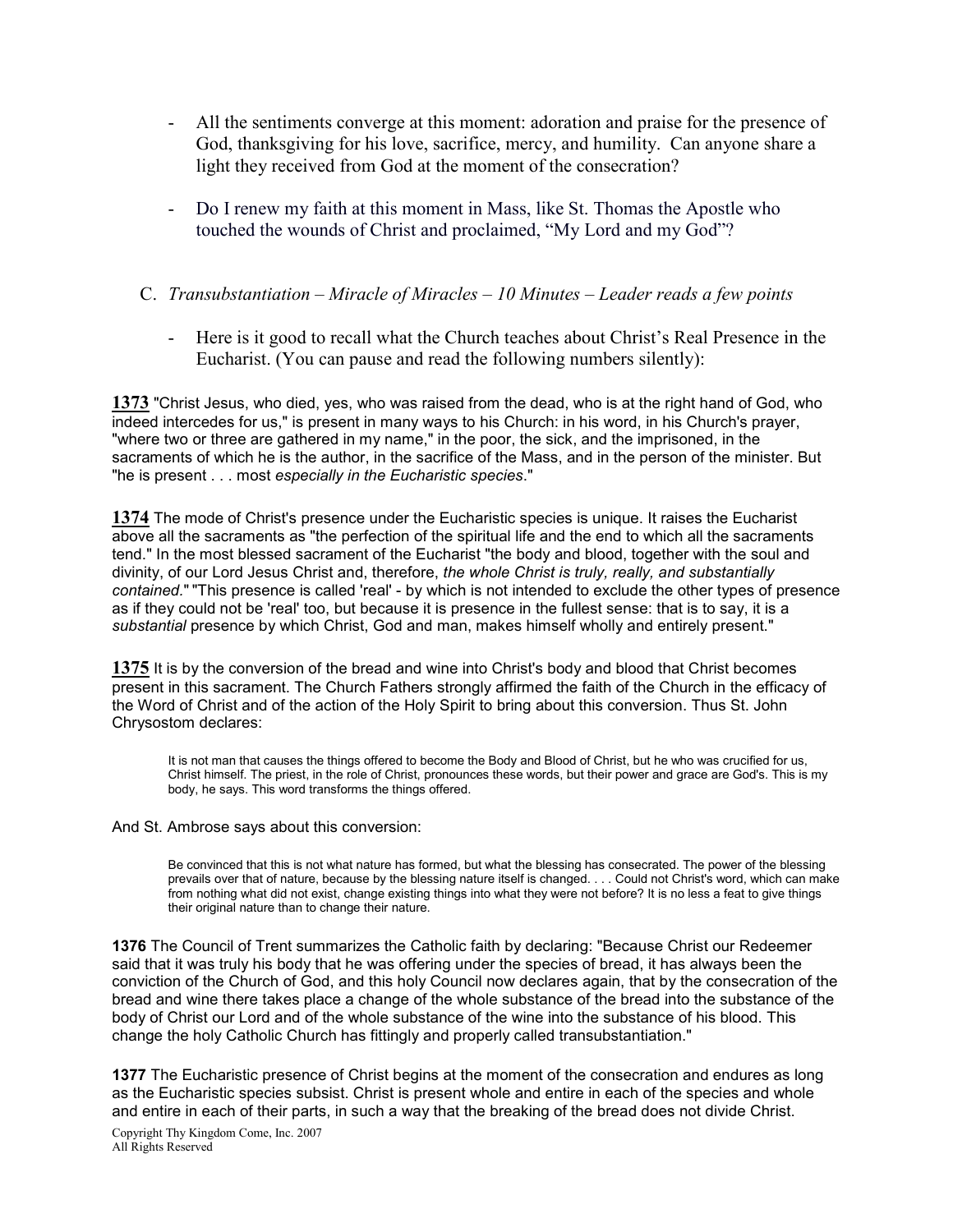1378 Worship of the Eucharist. In the liturgy of the Mass we express our faith in the real presence of Christ under the species of bread and wine by, among other ways, genuflecting or bowing deeply as a sign of adoration of the Lord. "The Catholic Church has always offered and still offers to the sacrament of the Eucharist the cult of adoration, not only during Mass, but also outside of it, reserving the consecrated hosts with the utmost care, exposing them to the solemn veneration of the faithful, and carrying them in procession."

1379 The tabernacle was first intended for the reservation of the Eucharist in a worthy place so that it could be brought to the sick and those absent outside of Mass. As faith in the real presence of Christ in his Eucharist deepened, the Church became conscious of the meaning of silent adoration of the Lord present under the Eucharistic species. It is for this reason that the tabernacle should be located in an especially worthy place in the church and should be constructed in such a way that it emphasizes and manifests the truth of the real presence of Christ in the Blessed Sacrament.

1380 It is highly fitting that Christ should have wanted to remain present to his Church in this unique way. Since Christ was about to take his departure from his own in his visible form, he wanted to give us his sacramental presence; since he was about to offer himself on the cross to save us, he wanted us to have the memorial of the love with which he loved us "to the end," even to the giving of his life. In his Eucharistic presence he remains mysteriously in our midst as the one who loved us and gave himself up for us, and he remains under signs that express and communicate this love:

The Church and the world have a great need for Eucharistic worship. Jesus awaits us in this sacrament of love. Let us not refuse the time to go to meet him in adoration, in contemplation full of faith, and open to making amends for the serious offenses and crimes of the world. Let our adoration never cease.

- Are we aware of Christ's Presence at Mass, especially from the Consecration forward? How does this affect our behavior?
- Do we cultivate a love for and worship of the Eucharist outside of Mass? What practices foster this? (Eucharistic visits, adoration, benediction, Forty Hours devotion, etc.) Do we participate in these acts of worship? Could doing so deepen our love for Christ and others?
- Do I thank Jesus for finding this wonderful way of staying with me, to be with us until the end of time? Do I make reparation for his loneliness in many tabernacles where He is not visited?
- What could I do to foster this love and worship of the Eucharist in my parish?
- We can also reflect on what Pope John Paul II taught in his last Encyclical, on the theme of the Eucharist:

"When the Church celebrates the Eucharist, the memorial of her Lord's death and resurrection, this central event of salvation becomes really present and "the work of our redemption is carried out". This sacrifice is so decisive for the salvation of the human race that Jesus Christ offered it and returned to the Father only after he had left us a means of sharing in it as if we had been present there. Each member of the faithful can thus take part in it and inexhaustibly gain its fruits. This is the faith from which generations of Christians down the ages have lived. The Church's Magisterium has constantly reaffirmed this faith with joyful gratitude for its inestimable gift. I wish once